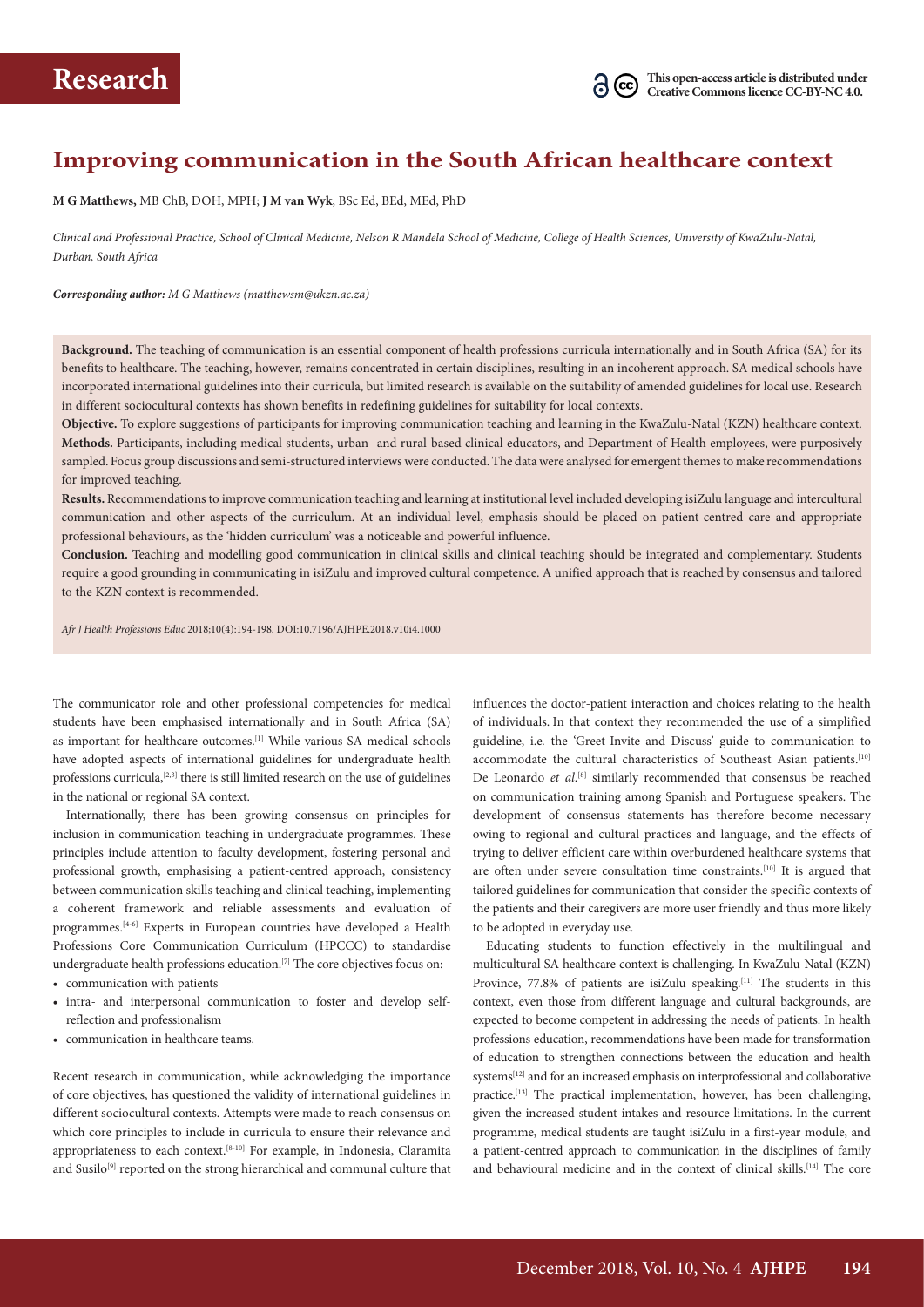competencies (including the communicator role) are introduced in the first year, and practical sessions with simulated patients continue throughout the second and third years. The importance of communication (and of language and culture in communication) is revisited in the rural health rotation in the final year. However, the manner in which students communicate with patients and other health professionals in practice is frequently modelled on behaviours observed in the clinical disciplines, <a>[15]</a> a phenomenon generally referred to as the 'hidden curriculum'.<sup>[16]</sup> Students find it challenging to use a patient-centred approach in busy clinical environments, where the emphasis is on biomedical priorities. This study was therefore conducted to explore the suggestions of participants (local students and staff of the University of KZN and the Department of Health (DoH)) to improve communication teaching and learning and the quality of care and health outcomes of patients.

### **Methods**

An exploratory, qualitative case study was conducted at the medical school, using focus group discussions (FGDs) and semi-structured interviews (SSIs), in 2015 - 2016. The study population consisted of students, educators and participants from the DoH. Participants were selected purposively to represent the educational and service platforms. For the student group, a final-year student was requested to assemble a diverse group of peers. For the educator groups, an invitation was sent to discipline heads and year or module co-ordinators with knowledge of curriculum content. For DoH participants, staff from hospitals where students complete in-service learning were invited to participate.

- The final study sample consisted of:
- Final-year students (FGD 1, *n*=5).
- Educators from the schools that teach in the medical programme, viz. School of Clinical Medicine (FGD 2,  $n=9$ ) and the Schools of Nursing and Public Health and Laboratory Medicine and Medical Sciences (FGD 3, *n*=7). The total in the educator group was therefore 16.

### • Three DoH participants comprised a rural family practitioner (SSI 1), a rural hospital manager (SSI 2), and a DoH hospital-based researcher (SSI 3).

The participants in the three groups were diverse in gender, language and religious and cultural beliefs (Table 1).

Participants were informed of the study, and written individual consent and permission for audio-recording were obtained. Participants were assured of anonymity. FGDs and SSIs were conducted by the researcher, with an assistant to take notes in the groups. A set of questions was used to initiate the discussions and elicit participants' suggestions. Students had completed their final-year examinations and were aware that there could be no negative consequences related to any expressed views. The duration of the FGDs was 60 - 90 minutes, and that of the SSIs 35 - 45 minutes. Audio-recorded data were transcribed and checked for accuracy by the researchers. Data were analysed by two researchers (a clinician and an educator) for themes related to the study objective, using a social constructionist approach. The themes were reviewed and refined into the main themes at institutional and individual level.<sup>[17]</sup> Trustworthiness was established through several methods to ensure rigour,[18] including triangulation of the data for multiple perspectives, and the use of various sources (FGDs and SSIs). Additional methods included summarising content and true member checking, and keeping records of the data analysis process as evidence of how the data were generated. Data were reported anonymously, stating only the first language (L1) of the participant.

Gatekeeper permission and ethical approval (ref. no. HSS1633/014) were obtained from the Humanities and Social Sciences ethics committee, University of KZN.

### **Results and discussion**

This study explored suggestions of participants to improve undergraduate communication teaching and learning. The main themes identified to improve communication teaching on educational and service platforms related to suggestions for implementation at the institutional or individual level (Table 2).

|                                          | Medical students, | Educators,     | Department of Health, |
|------------------------------------------|-------------------|----------------|-----------------------|
| Variable                                 | $n=5$             | $n=16$         | $n=3$                 |
| Gender                                   |                   |                |                       |
| Female                                   | $\overline{2}$    | 10             | 3                     |
| Male                                     | 3                 | 6              |                       |
| First language                           |                   |                |                       |
| English                                  | $\mathfrak{Z}$    | 14             | $\overline{2}$        |
| isiZulu                                  |                   | $\overline{2}$ |                       |
| isiXhosa                                 | $\mathbf{1}$      |                |                       |
| Sesotho                                  |                   |                |                       |
| Religion                                 |                   |                |                       |
| Christianity                             | $\overline{4}$    | $\,8\,$        | 3                     |
| Hinduism                                 | $\mathbf{1}$      | 6              |                       |
| Islam                                    |                   | $\overline{2}$ |                       |
| Academic rank                            |                   |                |                       |
| Associate professor*                     | n/a               | 1              | n/a                   |
| Senior lecturer*                         | n/a               | 9              | n/a                   |
| Lecturer                                 | n/a               | 5              | n/a                   |
| Principal programme officer <sup>†</sup> | n/a               |                | n/a                   |

\*Associate professor and senior lecturer were also discipline heads. † In charge of academic administration of the programme.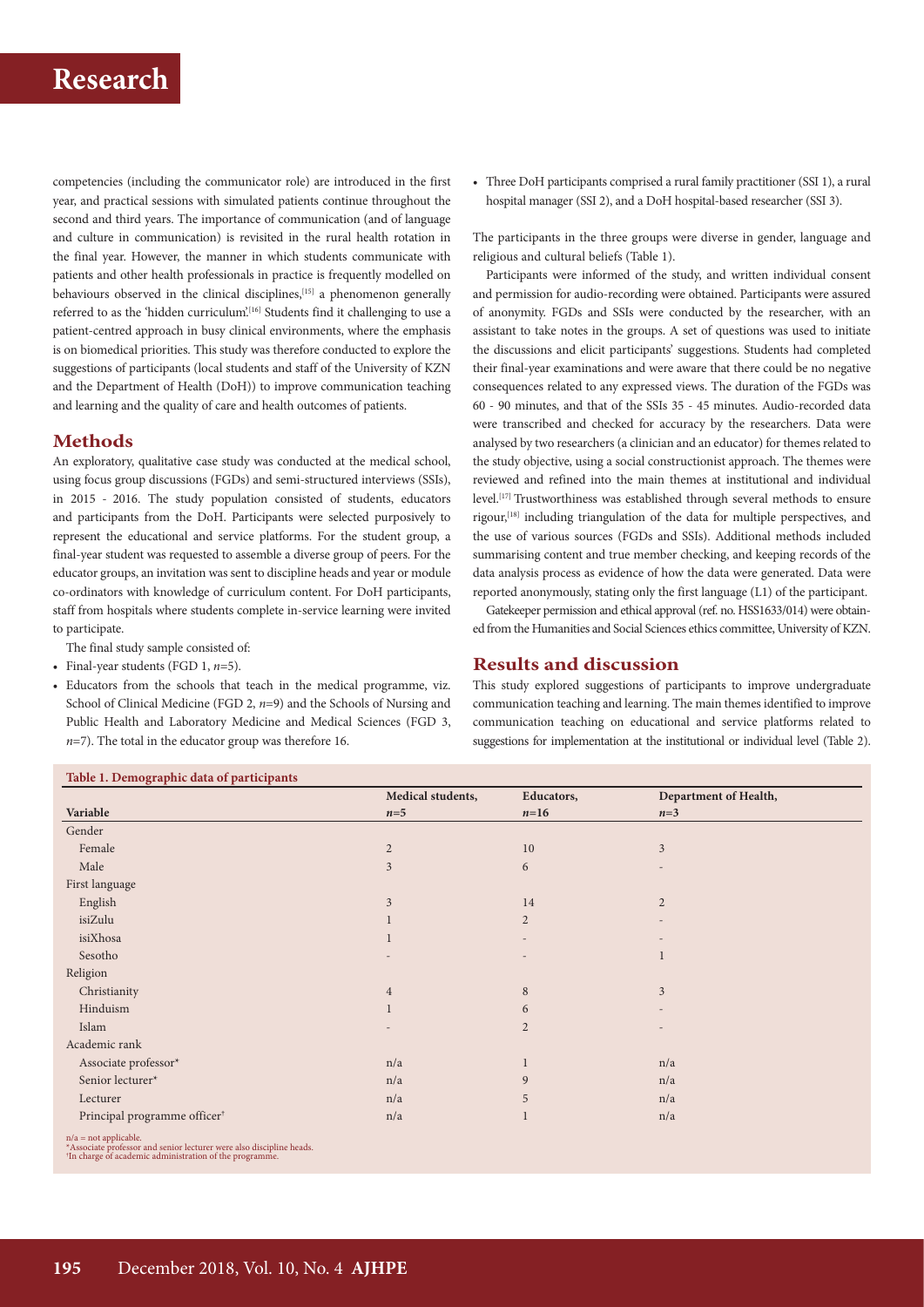| Level         | Themes and recommendations                                                                                                                                                                      |
|---------------|-------------------------------------------------------------------------------------------------------------------------------------------------------------------------------------------------|
| Institutional | isiZulu language development                                                                                                                                                                    |
|               | Implement institutional language policy by expanding on the stand-alone isiZulu module in communication training, and by assessing<br>communication competence in isiZulu in the clinical years |
|               | Cultural competence                                                                                                                                                                             |
|               | Improved cultural knowledge, and include training and assessment in intercultural communication                                                                                                 |
|               | Curriculum development                                                                                                                                                                          |
|               | Improve links between the medical school and Department of Health and increase exposures of students to experiential learning in<br>different contexts                                          |
|               | Use existing HPCSA core competencies framework for all professions in the College of Health Sciences to develop a standardised                                                                  |
|               | approach to communication in healthcare                                                                                                                                                         |
|               | Emphasise role-modelling of good communication by all clinical educators                                                                                                                        |
|               | Include interprofessional education and collaborative practice in teaching communication to undergraduates                                                                                      |
|               | Conduct research aimed at a local consensus and guidelines for communication teaching                                                                                                           |
| Individual    | Patient-centred approach to care (taught in preclinical phase)                                                                                                                                  |
|               | Support a patient-centred approach in clinical disciplines through the use of local guidelines for communication teaching                                                                       |
|               | <b>Behaviours</b>                                                                                                                                                                               |
|               | Encourage continuous self-improvement with regard to behaviours and communication process through critical self-reflection when<br>communicating with patients                                  |

These have been discussed below and linked to recommendations to improve the teaching of communication.

At institutional level, the themes primarily emphasised the necessity for isiZulu language development and matters related to cultural competence and curriculum development. Confirming the findings of previous SA studies,[19,20] a major concern of participants was related to challenges of language barriers between doctors or health professions students and patients. In spite of concerns from some participants regarding professional mobility within the country, participants in all the groups recommended that isiZulu language teaching be improved. They verbalised that current initiatives are inadequate to enable students to communicate effectively with their isiZulu-speaking patients:

'I think isiZulu is central in this province where we have a high percentage of people whose first language is isiZulu.' (FGD 3, No. 2, L1 English)

The second theme at institutional level related to a greater understanding of cultural diversity and developing cultural competence of students. Training in cultural competence has assumed great importance and has been linked to better health outcomes and improved quality of care:<sup>[21,22]</sup>

'I think there is one area we don't foreground adequately and that is cross-cultural communication.' (FGD 3, No. 6, L1 English)

'Maybe the clinical picture is not making sense, especially in children, with enemas and the like. Ask the question this way, "When did you last see the traditional healer?" instead of saying, "Did you go to a traditional healer?"' (SSI 2, L1 Sesotho)

Concern was expressed not only with regard to isiZulu culture, but also to other cultures; for example, an educator asked:

'[Regarding] the students that come from rural areas here, how much support do we give them to engage with Indian culture or Muslim culture? For them it is as much of a cultural divide and we do not give

any language or tools on how to ask the question or how to engage, to understand rituals.' (FGD 3, No. 6, L1 English)

Relating to these two themes, participants advocated strongly for isiZulu to be developed as a clinical competency, with greater emphasis on understanding cultural influences in health:

'Learning Zulu is extremely valuable.' (SSI 1, L1 English)

'We have to adapt to any environment and to any cultural setting.' (FGD 2, No. 7, L1 English)

For students to achieve language and cultural competence, suggestions were made to include isiZulu teaching and assessments in a vertical manner throughout the curriculum:

'Maybe every second year have an exam (in isiZulu).' (FGD 1, No. 3, L1 English)

Suggestions for improving cultural competence included:

- 'You can teach general principles on … different cultures and that you need to be aware of it.' (FGD 1, No. 1, L1 English)
- 'Where they call cultural-based people [e.g. *sangoma*,\* *nyanga*\*] to come and interact with the actual doctors at the hospital … and have some discussions around this.' (FGD 1, No. 4, L1 isiXhosa) [\*traditional healers in isiZulu culture]

Mention was made of the introduction of interpreters and cultural brokers, but this would seem an unlikely eventuality given the prevailing economic limitations in health, thus strengthening the imperative for improving students' familiarity with the appropriate terms for common culture-bound syndromes and traditional medicines*.* [23]

The third theme at institutional level related to curriculum development, including the use of a standard approach to communication, and teamwork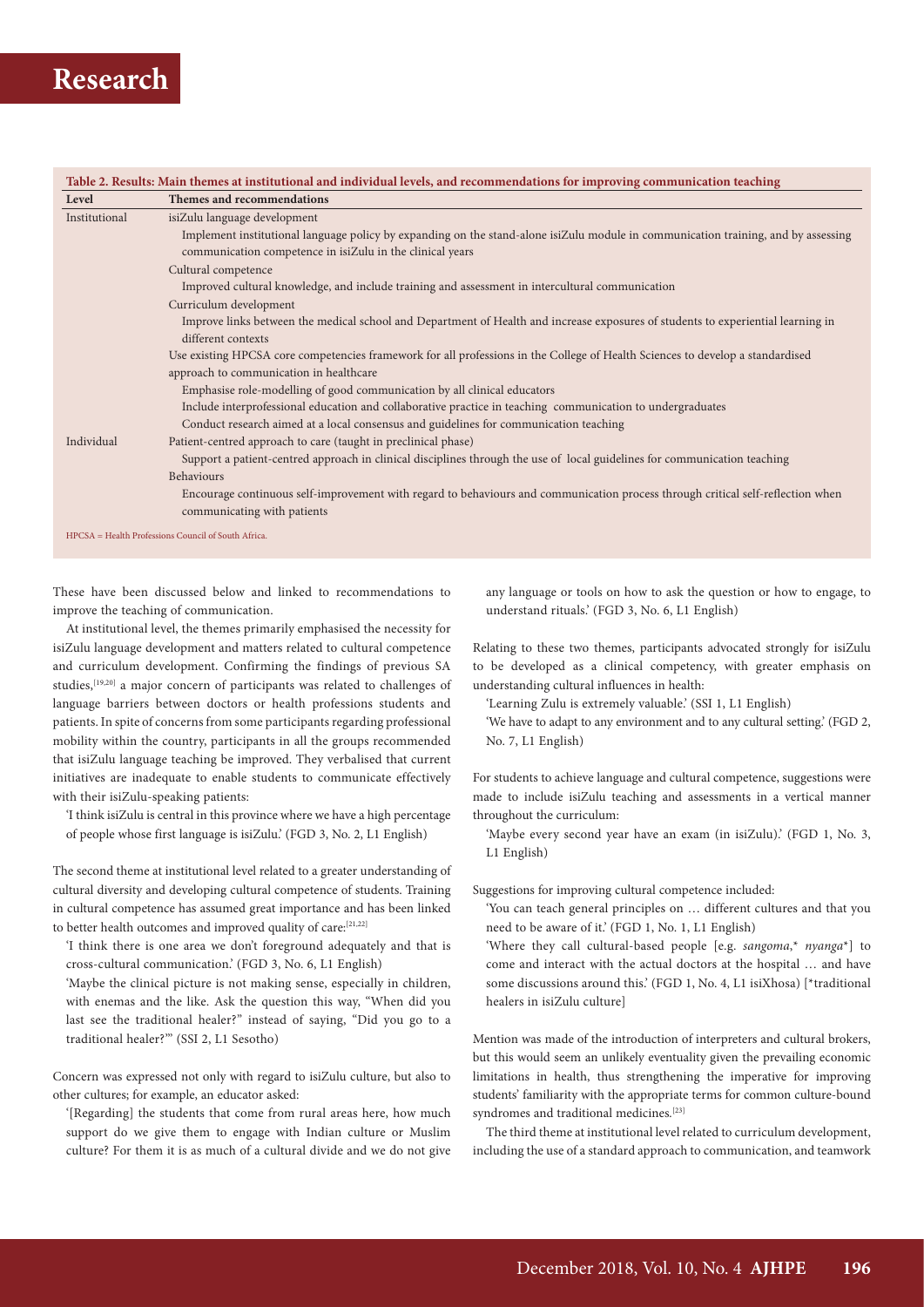by health professionals on the educational and service platforms, as recommended in most international guidelines:[4,7]

'People talk a lot about the hidden curriculum. Maybe we should be asking how is that communicated and what does it communicate and then what strategy should be put in place to address, in a more overt way, those particular issues?' (FGD 3, No. 4, L1 English)

'The medical student or doctor needs to feel part of a team and not necessarily above everyone else in the healthcare arena … I think that might be an issue of arrogance, and not relating to everybody as team members.' (SSI 3, L1 English)

'… we have nurses who help us interpret … and clinical associates.' (SSI 2, L1 Sesotho)

'If you have a problem that you want to solve, you know you have to be interacting with the people and communicating … we need a social worker … a dietician … and somebody who is going to the community to trace that patient.' (FGD 2, No. 9, L1 isiZulu)

Educators and students confirmed the importance of role-modelling. They mentioned that communication skills were not being reinforced in the clinical setting owing to challenges related to the burden of disease:

'Whereas we can't focus on communication as our number one priority is HIV.' (FGD1, No. 4, L1 isiXhosa)

Students described negative role-modelling, especially at a higher level of care in an urban context:

'I think that changing the mindset [of the institution] … I know it's difficult … I think just to reiterate the importance of all this [communication] to them, because they become our role models.' (FGD 1, No. 3, L1 English)

Participants from the specialist disciplines confirmed the practice of negative role-modelling:

'Although we expect students to be able to communicate … I am not sure it is the formal way in which we role play because that is absent in our teaching.' (FGD 2, No. 1, L1 English)

'Generally speaking, our teaching and our doing are different.' (FGD 3, No. 8, L1 English)

Only one student described a positive role-modelling experience at a rural teaching site, which highlights the importance of the learning environment<sup>[16]</sup> and of role models<sup>[24]</sup> as influential factors in health professions training:

'That was a common theme [understanding the patient's perspective] throughout the rural hospital in that most of the doctors I worked with were very positive influences and very positive role models.' (FGD 1, No. 3, L1 English)

The themes identified at individual level were the use of a patient-centred approach and the demonstration of appropriate behaviours. Students' comments suggested that they were motivated to use the patient-centred approach:

'I always ask the patients, "How do you feel about it?" Even though you don't really tell the consultant because they don't really want to know but you do still wonder and you still ask the patient's opinion because you think it's a scary situation. They don't know what's going on and the sad

thing is that the majority of the time the patients know very little about their condition, because on the ward round nobody says anything to the patient, except, "Are you okay?"' (FGD 1, No. 5, L1 isiZulu)

However, evidence from students and educators suggested limited adoption of the patient-centred approach in practice, with a clinical educator stating:

'If you look at the doctors, we get the information and we can put it together, but we still don't understand where the patient comes from and what he is feeling.' (FGD 2, No. 8, L1 English)

This supports the findings of a previous study at this institution,<sup>[15]</sup> which showed limited adoption of a patient-centred approach in a major clinical discipline. These observations re-emphasise the need for constant attention to be paid to the powerful influence on students' learning of the hidden curriculum.[16]

Participants discussed undesirable behaviours of health professionals, and made recommendations for behaviours that demonstrated respect and empathy for patients:

'Like sisters [nurses] aren't sensitive about patients' issues, but I find myself, always if I'm going to ask a sensitive question … I'm consciously aware of the fact that this is a sensitive issue.' (FGD 1, No. 5, L1 isiZulu) 'Respect is the word. If we can teach our students respect, you can teach them so much else, even communication and empathy.' (FGD 2, No. 1, L1 English)

'Communication goes beyond the words and beyond the clinical diagnosis. So for the medical schools to create a sense of empathy between the health practitioner and the patient, and a sense of connectedness between the health practitioner and the patient, I would think that you would do that, not by didactic teaching, but by giving the students more experiential learning in the field, where they can see, first hand, how patients may live, but that has to go hand-in-hand with clinical excellence.' (SSI 3, L1 English)

These findings support global initiatives to enhance core values and communication in healthcare, as embraced in the international charter for human values in healthcare.<sup>[25]</sup> This charter articulates the role of skilled communication in enacting these values, with an emphasis on compassion and respect, and commitment to ethical practice, excellence and justice.

#### **Recommendations**

The findings of this study support the implementation of the institutional language policy, as students require a good grounding in communicating in isiZulu. This could be achieved by expanding on the stand-alone isiZulu module, and by integrating teaching and assessment of communication competence in isiZulu in the clinical years. Students' cultural knowledge and skills in intercultural communication should be included in student evaluations. Other recommendations are to further improve links between the medical school and the DoH and provide more experiential learning in a clinical context. An interprofessional approach to teaching communication across colleges of health sciences would be beneficial to promote consistency between communication skills and clinical teaching. Good role-modelling of communication and professional behaviours by clinical educators in urban and rural contexts is essential and could be included in performance indicators of staff.